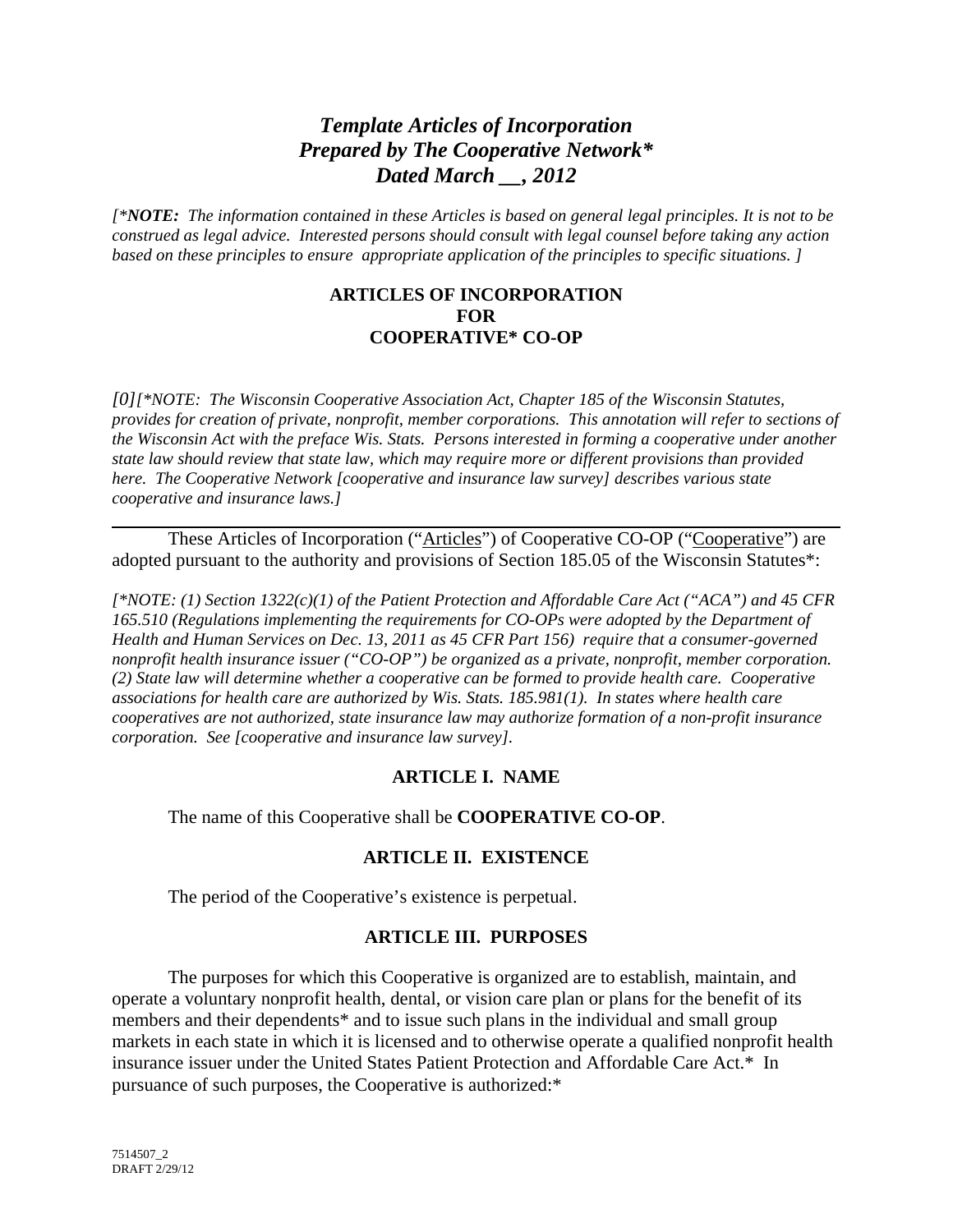*[\*NOTE: Primary purposes of cooperative associations for health care described in Wis. Stats. 185.981(2)]* 

*[\*NOTE: Purpose of qualified nonprofit health insurance issuer ("QNHII") defined in Section 1322(c)(1) of the ACA.]* 

*[\*NOTE: (1) A CO-OP can be tax exempt under IRC 501(c)(29) during the period it is a qualified nonprofit health insurance issuer ("QNHII") as defined in the ACA and has received a loan and grant under the CO-OP program. A CO-OP can apply for the 501(c)(29) exemption by a letter application as provided in Rev. Procs. 2012-9 and 2012-11. (2) This template includes provisions consistent with the requirements for the 501(c)(29) exemption.]* 

- (a) To promote the health of the residents of this state through the establishment, maintenance and operation of a voluntary nonprofit health, dental, or vision care plan or plans, which plans shall be available to all such residents without regard to race, color, religion, or financial status; and
- (b) To engage in and carry on all activities incidental or reasonably necessary to any of the foregoing purposes, and as provided by the laws of the State of Wisconsin;

Provided, however, that in all events and under all circumstances, the following provisions shall apply:

- 1. No substantial part of the activities of this Cooperative shall consist of carrying on propaganda, or otherwise attempting, to influence legislation; nor shall it in any manner or to any extent participate in, or intervene in (including the publishing or distributing of statements), any political campaign on behalf of any candidate for public office; nor shall it engage in any activities that are unlawful under the laws of the United States of America, or the State of Wisconsin, or any other jurisdiction where such activities are carried on; nor shall it engage in any transaction defined at the time as "prohibited" under Section 503 of the Internal Revenue Code of 1986.
- 2. No compensation or payment shall ever be paid or made to any officer, director, trustee, creator, organizer, or individual member of this Cooperative except as a reasonable allowance for actual expenditures or services actually made or rendered to or for this Cooperative; and, except for any use to lower premiums, improve benefits, or for other programs intended to improve the quality of health care to its members, neither the whole nor any part or portion of the assets or net earnings, current or accumulated, of this Cooperative shall ever be distributed to or divided among any such persons.\*

## *[\*NOTE: These provisions 1 and 2 are required for organizations exempt from tax under IRC Code Section 501(c)(29).]*

3. The Cooperative shall operate only on a cooperative nonprofit basis. It shall not have or exercise any power or authority either expressly, by interpretation, or by operation of law, nor shall it directly or indirectly engage in any activity, that would prevent it from qualifying and continuing to qualify as a cooperative association described in Sections 185.981 to 185.985 of the Wisconsin Statutes.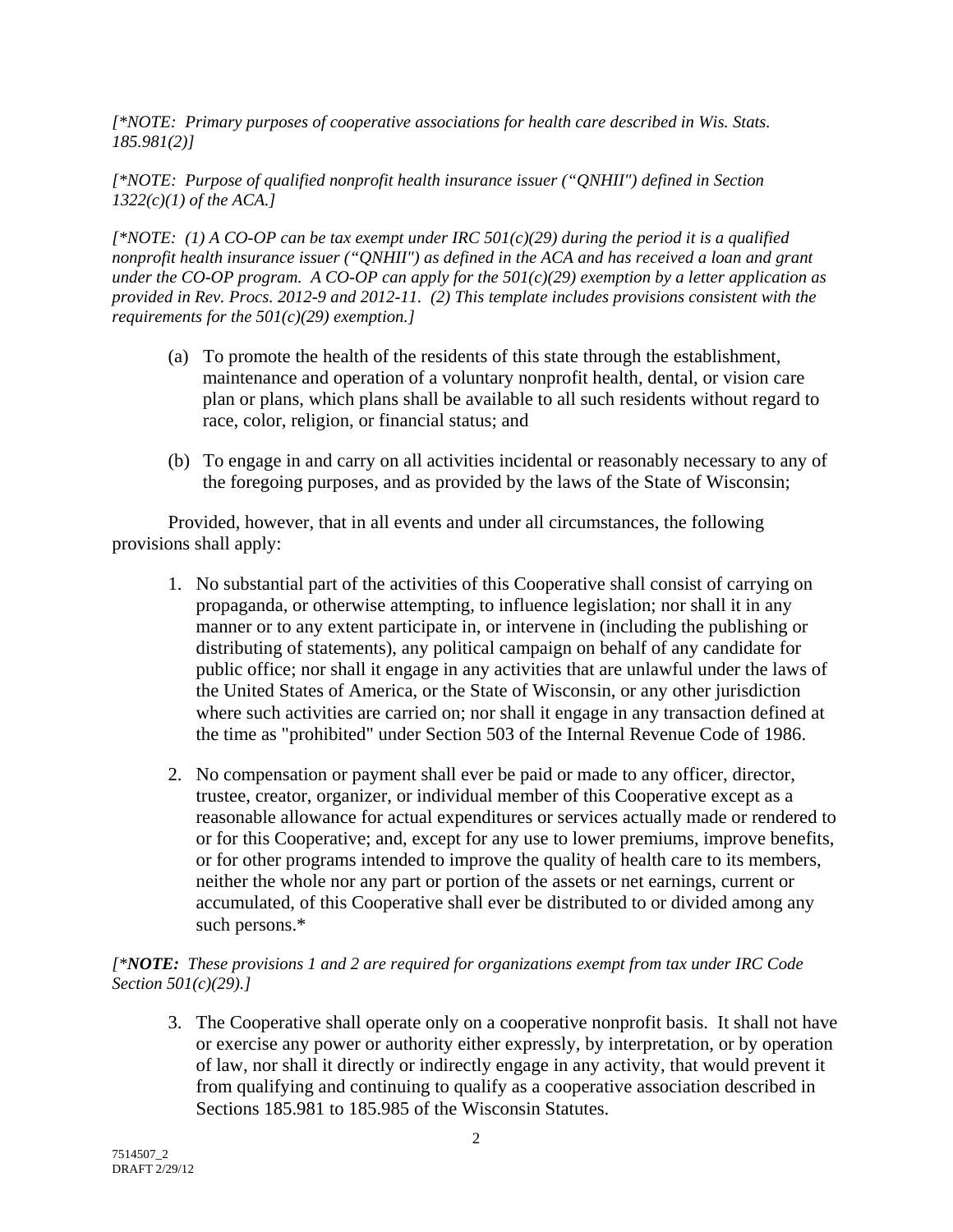#### **ARTICLE IV. CAPITALIZATION AND MEMBER CLASSES**

 This Cooperative is organized without capital stock. The Cooperative shall have three classes of members designated as: Founding Members\* and Class A Members.\* The designation, qualifications, requirements, method of acceptance, and incidents of membership of each class of members shall be set forth in the bylaws.\*

*[\*NOTE: Founding members have been used by some newly formed health care cooperatives for marketing purposes to help create widespread community support for the cooperative.]* 

*[\*NOTE: A cooperative CO-OP could later add other classes of members.]* 

\_\_\_\_\_\_\_\_\_\_\_\_\_\_\_\_\_\_\_\_\_\_\_\_\_\_\_\_\_\_\_\_\_\_\_\_\_\_\_.

*[\*NOTE: Most states require that Articles of Incorporation be filed with the Secretary of State or similar official and must be amended through further filings. Bylaws generally do not need to be filed and are therefore more flexible.]* 

*[\*NOTE: The attributes of member classes are set forth in the bylaws. Wis.Stats. 185.11(2).]* 

## **ARTICLE V. PRINCIPAL OFFICE**

The location and address of the principal office\* of the Cooperative is

*[\*NOTE: A newly formed cooperative may instead provide the address of its initial agent for service of process. Wis.Stats. 185.05(1)(k)]* 

## **ARTICLE VI. DIRECTORS**

The business and affairs of the Cooperative shall be managed by a board of directors. The number and qualifications for directors shall be specified in the bylaws, but the number of directors on the board shall not be less than five.\*

*[\*NOTE: The number of directors must be at least 5 unless there are fewer than 50 members. Wis.Stats. 185.31(2). The number of directors can be set in articles or, if the articles so provide, in the bylaws. Wis.Stats. 185.31(2). The bylaws will provide the specific number and types of directors.]* 

# **ARTICLE VII**. **DISTRIBUTION OF ASSETS IN THE EVENT OF DISSOLUTION**

In the event of termination, dissolution or winding up of the affairs of the Cooperative, after paying or making provision for the payment of all of the liabilities of the Cooperative, the Board of Directors shall dispose of all of the assets of the Cooperative exclusively for one or more exempt purposes described in Section 501(c)\* of the Internal Revenue Code of 1986, or the corresponding provisions of any future United States Internal Revenue law, as the Board of Directors shall determine. Any of such assets not so disposed of shall be disposed of by the Circuit Court of the county in which the principal office of the Cooperative is then located to such organization or organizations as such Court shall determine will best accomplish the general purposes for which the Cooperative was organized.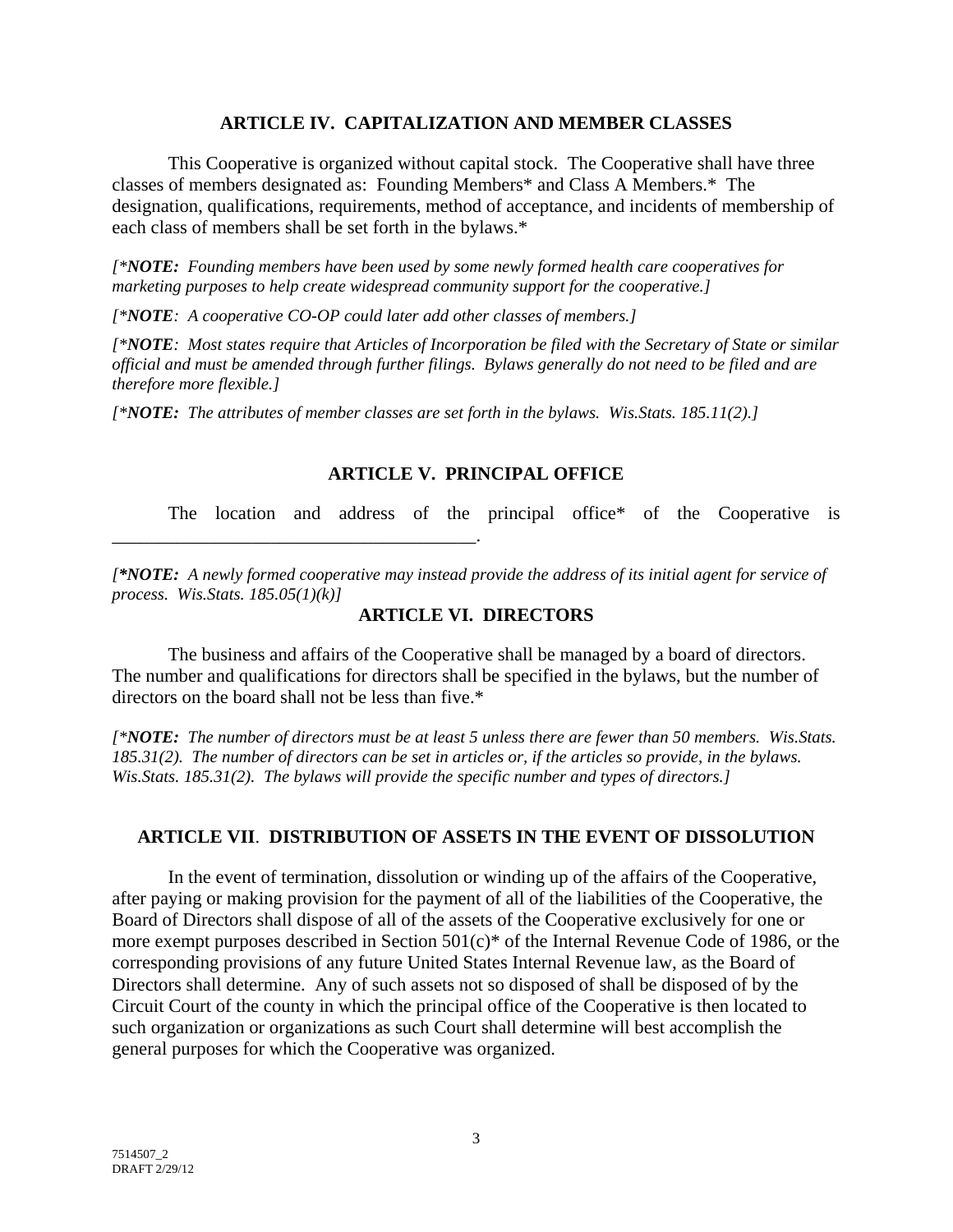*[\*NOTE: This provision is not specifically required for exemption under 501(c)(29) but helps confirm the requirement set forth in Paragraph 2 of Article III. A taxable cooperative may also distribute remaining assets to a cooperative with similar limitations on distributions. Wis. Stats. 185.17(3)]* 

#### **ARTICLE VIII. AMENDMENT**

 These Articles may be amended or restated by the members in the manner authorized by law at the time of the amendment or restatement.\*

*[\*NOTE: Members may amend articles at any meeting with notice of the nature of the amendment. Wis. Stats. 185.51(1)]* 

#### **ARTICLE IX**. **INCORPORATORS**

The following persons shall be the incorporators \*of Cooperative and shall act as the temporary board of Cooperative:

*[\*NOTE: There must be at least 5 incorporators. Wis.Stats. 185.05(1)(m).]* 

| [Name]*   | [Name]    |
|-----------|-----------|
| [Address] | [Address] |
| [Name]    | [Name]    |
| [Address] | [Address] |
| [Name]    |           |
| [Address] |           |

*[\*NOTE: he articles must include the names and addresses of the incorporators. Wis.Stats. 185.05(1)(L)]* 

Dated this \_\_\_\_\_\_\_ day of \_\_\_\_\_\_\_, 2012

\_\_\_\_\_\_\_\_\_\_\_\_\_\_\_\_\_\_\_\_\_\_\_\_\_\_\_\_\_\_\_\_

\_\_\_\_\_\_\_\_\_\_\_\_\_\_\_\_\_\_\_\_\_\_\_\_\_\_\_\_\_\_\_\_ [signature of incorporator]

[signature of incorporator]

\_\_\_\_\_\_\_\_\_\_\_\_\_\_\_\_\_\_\_\_\_\_\_\_\_\_\_\_\_\_\_\_

\_\_\_\_\_\_\_\_\_\_\_\_\_\_\_\_\_\_\_\_\_\_\_\_\_\_\_\_\_\_\_\_

[signature of incorporator]

[signature of incorporator]